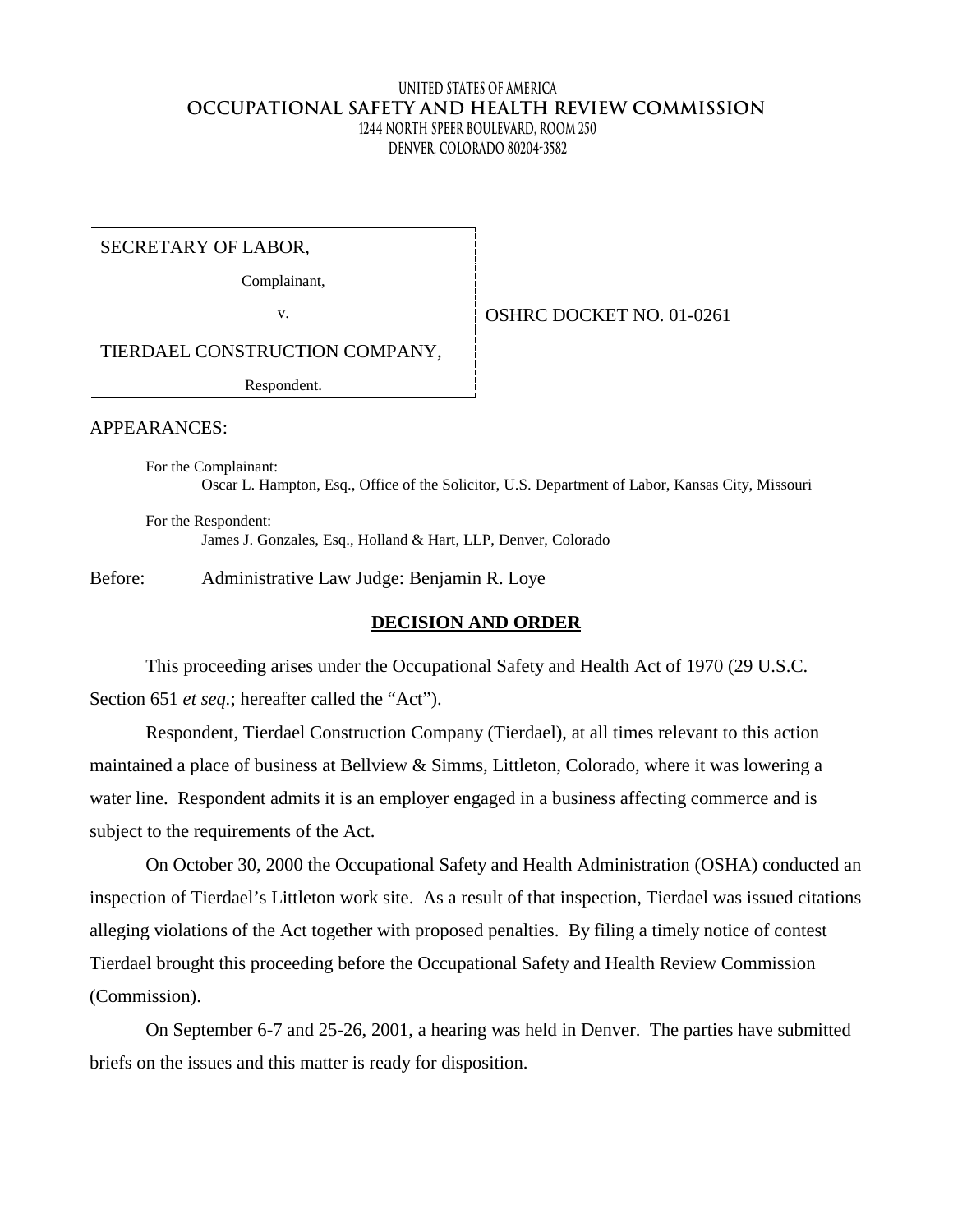### **Alleged Violation of 1926.651(j)(2)**

### **Serious citation 1, item 1** alleges:

29 CFR 1926.651(j)(2): Protection was not provided by placing and keeping excavated material or equipment at least two feet (.61 m) from the edge of the excavations, or by the use of retaining devices that were sufficient to prevent materials or equipment from falling or rolling into the excavation, or by a combination of both if necessary:

a) At the intersection of Simms St. and W. Chenango Dr., Jefferson County, Colorado: Tierdael Construction employees were exposed to injuries in that, a two foot clearance between the spoil pile and the edge of the excavation was not maintained.

### *Facts*

Compliance Officer (CO) Michael England conducted the October 30, 2001 inspection of Tierdael's work site (Tr. 33, 37-38). England testified that, when he arrived on the site, he observed two Tierdael employees working in a trench (Tr. 39-40, 51). England stated that the trench, which was dug in Type C soil, was properly sloped to a 1:1-1/2 ratio (Tr. 147-148). England stated that the main spoil pile on the north side of the trench, pictured on the left in Exh. J-1 and J-4, $<sup>1</sup>$  was located right on</sup> the trench's edge, rather than placed the required two feet back from the edge of the trench (Tr. 52-53, 56; 171). England testified that the spoil pile was merely a three to four foot continuation of the trench slope (Tr. 52). CO England admitted that he did not measure the distance of the spoil pile from the edge of the excavation (Tr. 148).

Shahn Morganflash, a pipe layer with Tierdael and a competent person for excavation purposes, testified that Tierdael's crew had located the water line at the Simms and Chenango work site the preceding day (Tr. 275, 332). On October 30, 2001 the backhoe operator dug down as close to the pipe as possible before Morganflash and Heredia Merced went into the trench (Tr. 272, 274-75, 312). Morganflash testified that he observed the excavation on October 30, and determined that there were no hazards presented by the trench slopes (Tr. 332). Morganflash testified that the spoil pile was located on the north side of the trench, and that there was a path between the edge of the excavation and the spoil pile, which employees used to walk back and forth (Tr. 333-36, 360; Exh. J-4; *See also,*  testimony of Leary Jones, Tr. 532-33). Nonetheless, Morganflash stated, the spoil pile was moved back at CO England's request (Tr. 337; *See also*, testimony of CO England, Tr. 154). Morganflash

**<sup>1</sup> At the hearing England also testified about the conditions on the south and west sides of the trench, however, there was never any indication, prior to this hearing, that spoils located anywhere but on the north side of the trench were at issue (Tr. 155-59, 333, 532).**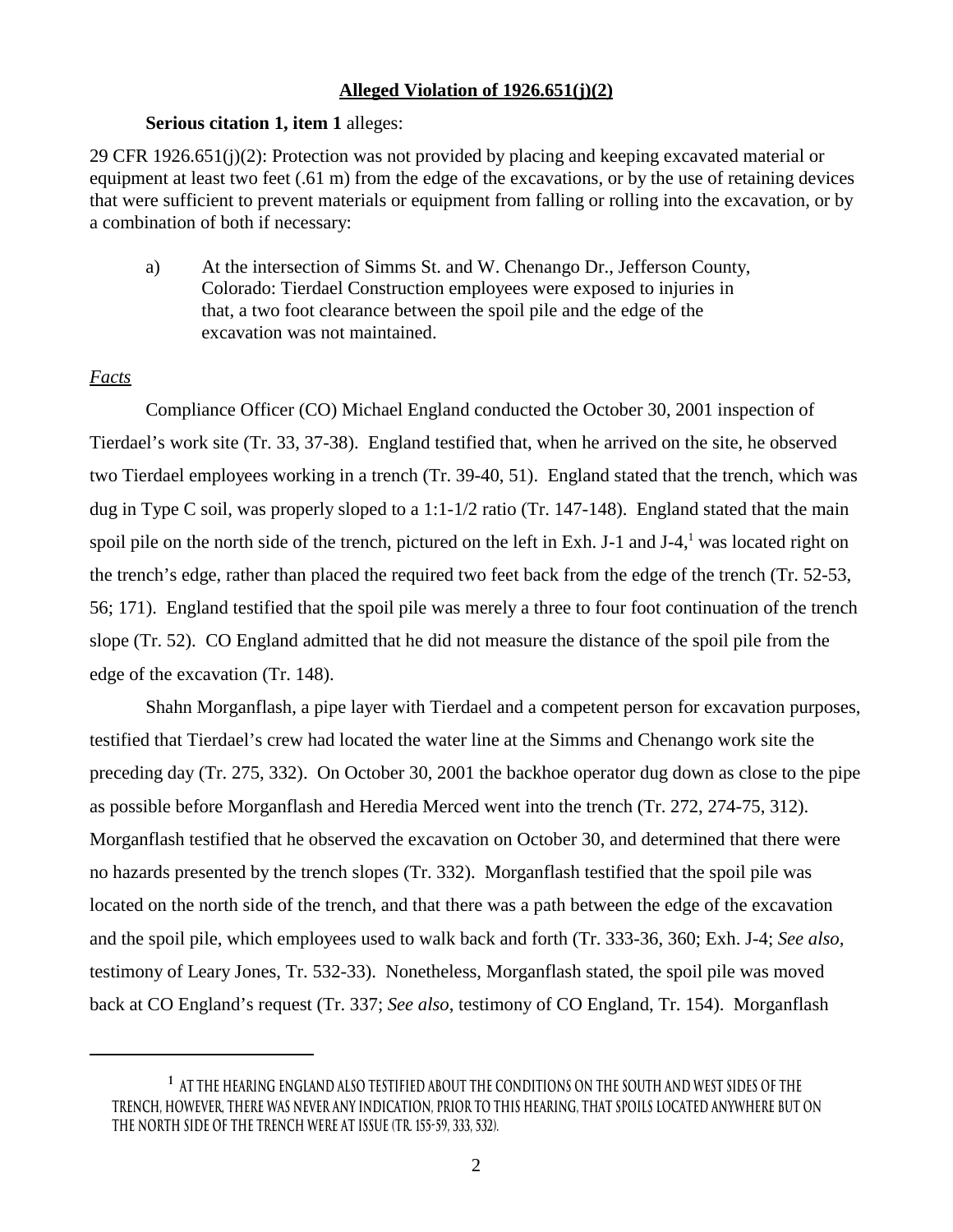testified that there was no spoil pile on the south side of the trench (Tr. 361, 365; *See also,* testimony of Leary Jones, Tr. 547).

### *Discussion*

The cited standard provides:

Employees shall be protected from excavated or other materials or equipment that could pose a hazard by falling or rolling into excavations. Protection shall be provided by placing and keeping such materials or equipment at least 2 feet (.61m) from the edge of excavations ...

The Secretary failed to establish the cited violation. CO England maintains that there was no separation between the spoil pile and the slope of the trench. England admits, however, that he did not measure the distance of the spoil pile from the edge of the trench. Moreover, his testimony is directly contradicted by that of Mr. Morganflash and Mr. Jones, both of whom maintain that there was separation between the excavation and the spoil pile in the form of a pathway that employees used to access the west end of the trench. Complainant's photographic evidence is simply inconclusive. A videotape depicts the north slope for less than a second; a still taken from the video, J-1, shows nothing at all of the north bank, while J-4 shows a flat area on the north side, supporting Tierdael's position.

Because the Secretary failed to carry her burden of proving violation of a cited standard by a preponderance of the evidence, this item is vacated.

## **Alleged Violations of §1926.1101** *et seq.*

#### *Facts*

CO England testified that Tierdael was engaged in Class II asbestos work, *i.e.*, the removal of asbestos containing transite pipe [17% Chrysotile, 8% Crocodolite]. However, England stated, Tierdael had not taken any steps to comply with the OSHA regulations applicable to Class II work (Tr. 70-71, 84-85, 89, 116; Exh. J-7). Tierdael did not establish a regulated area or a decontamination area; there was no HEPA vacuum, protective clothing or respirators on the site; the asbestos job was not supervised by a competent person; asbestos debris was not promptly bagged, or properly labeled (Tr. 117-21, 456-464). According to CO England, Tierdael consistently told him that the Class II precautions were not required on the Littleton site (Tr. 114, 117, 123; *See,* testimony of Leary Jones, Tr. 527, 534-35).

Shahn Morganflash testified that Tierdael had trained him in the proper removal of asbestos pipe approximately nine months prior to the start of this job (Tr. 311-12, 319-23). Morganflash stated that as soon as he saw the water pipe in the subject trench he realized it was asbestos containing concrete transite pipe, and immediately communicated that fact to his superiors at the work site (Tr.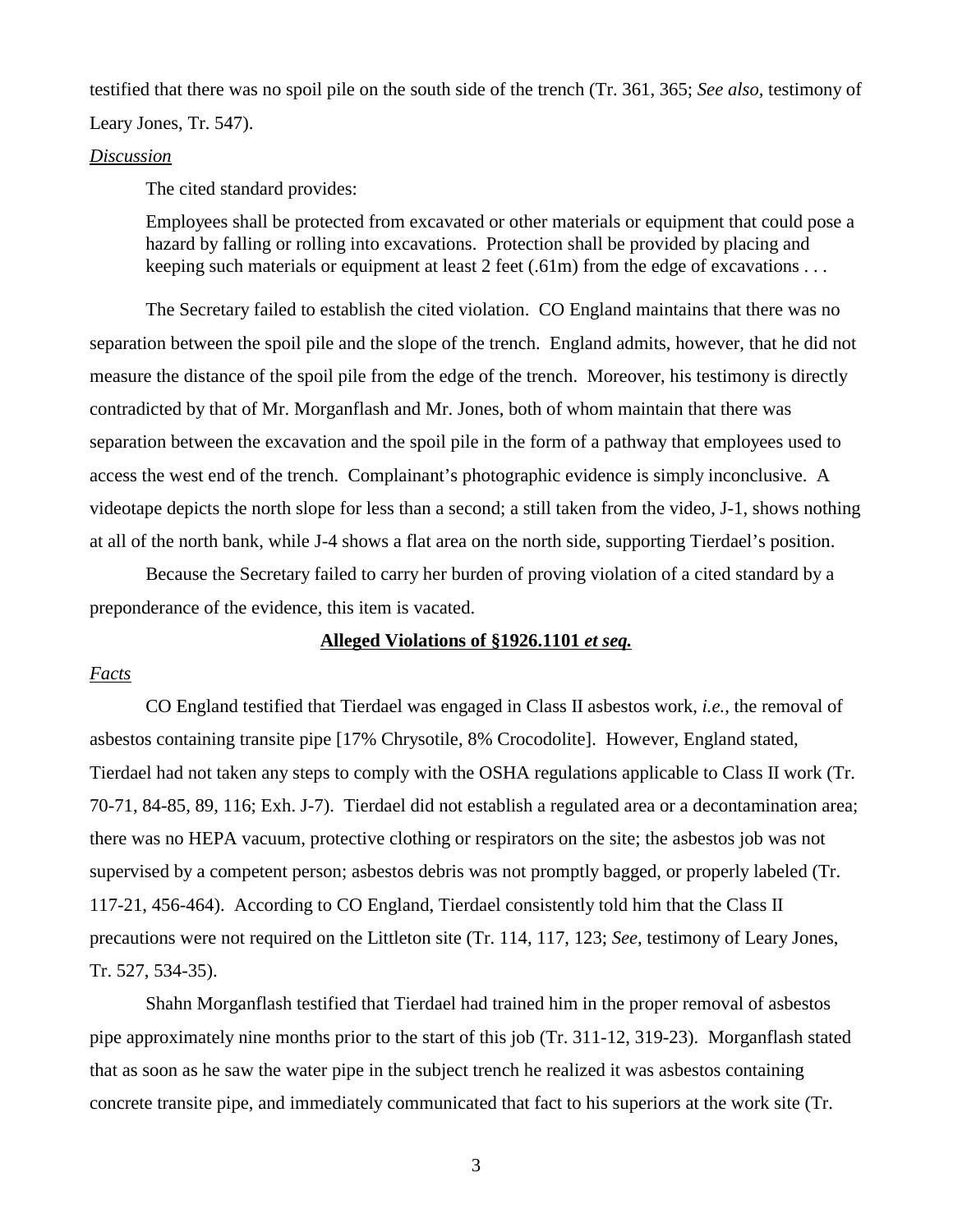286-88). Morganflash and his foreman discussed the means they would use to remove the pipe and decided to take it out intact, removing it at its collar at one end of the excavation and breaking it off cleanly at the other end of the trench (Tr. 312). Morganflash would place plastic under the area of the pipe to be broken (Tr. 327-28). Mr. Merced would wet the pipe and any debris with an emulsifying agent (a combination of water and Elmer's glue)<sup>2</sup> as Morganflash broke it with the hammer (Tr. 312-14, 316, 350, 370).

Morganflash testified that after the pipe was uncovered he broke it by fracturing it in several places with a two pound hammer (Tr. 282). He attempted to make the break as clean as possible, creating only "minimal" debris. Morganflash believed the debris consisted mainly of dirt from the outside of the pipe (Tr. 286, 289-90, 350-51). Morganflash testified that he did not crumble or pulverize the ACM, and that there was no visible dust (Tr. 355-56, 359). According to Morganflash, any debris was bagged and taken out of the excavation (Tr. 328). The length of pipe was then lifted intact from the excavation to the south side (Tr. 318-19).

The method of removal Morganflash described was similar to the removal method advised in Tierdael's training, and its Asbestos Action Plan, though the written plan calls for the pipe to be "wrapped in 6ml. plastic and secured with industrial adhesive tape to prevent damage to the ACM [asbestos containing material] and airborne release of asbestos fibers" before breaking the pipe (Tr. 323-27; Exh. J-8). Morganflash admitted that no negative exposure assessment was performed, no regulated area was established, no protective clothing or respirators were used (Tr. 312, 329). Morganflash did not know what happened to the pipe after it was taken from the excavation, however, CO England testified that during the two hours he was on the site, the pipe was not bagged (Tr. 112).

Leary Jones, Tierdael's safety officer (Tr. 492) testified that Tierdael does not employ a competent person for purposes of asbestos removal (Tr. 459, 463). However, Jones stated that he had been, during various periods in the 10 years preceding his employment at Tierdael, a competent person for asbestos (Tr. 477-78). Jones stated that he had prior experience with transite pipe; he admitted that removal of transite water pipe met the definition of Class II asbestos work (Tr. 519). Jones testified that, in his experience, however, contact with intact transite pipe poses no asbestos danger (Tr. 477- 79). From his review of industry literature, Jones knew that breakage and removal of intact transite pipe typically does not result in excess of .1 fibers per cubic foot during an eight hour period, well

<sup>&</sup>lt;sup>2</sup> A weed sprayer and a pool of a milky substance beneath the end of the pipe are clearly visible in the parties joint exhibit J-1 (Tr. 338-39).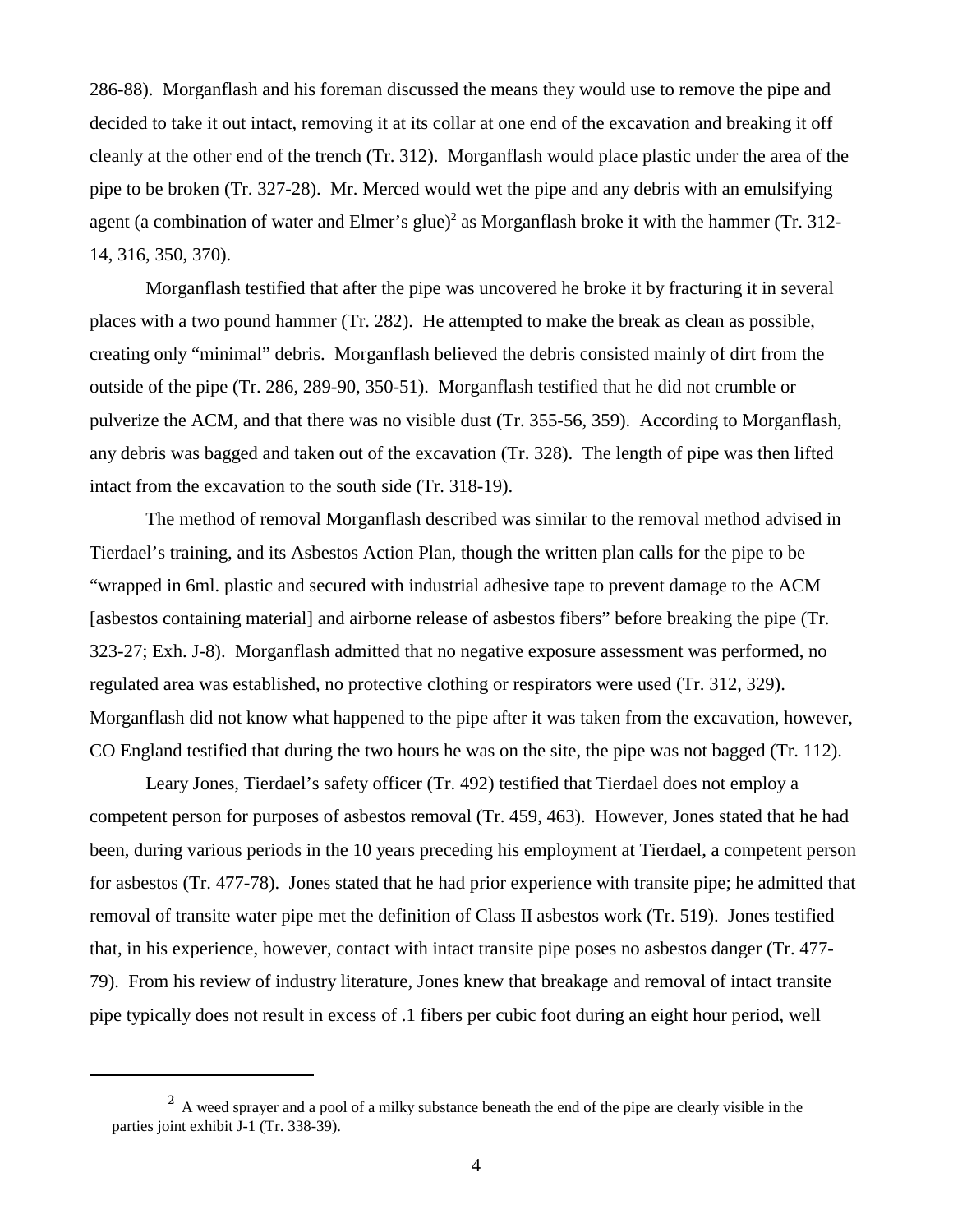below the PEL allowed under OSHA regulations (Tr. 479-80). Jones testified that Tierdael's Asbestos Abatement Plan calls for transite pipe to be removed "intact," *i.e.,* sections of pipe must be separated or broken in such a way that asbestos fibers in the pipe remain bound to the concrete matrix. According to Jones, asbestos fibers are not likely to become airborne when removed "intact" (Tr. 517).

Jones further testified that in 1995 Tierdael removed transite pipe from a job site half a mile from the Simms and Chenango site. That job was monitored by Western Environment and Ecology (Western) to determine the probable exposure of Tierdael's employees to asbestos during removal of the pipe (Tr. 457-58, 487-88; Exh. R-1). Jones testified that Western's monitoring resulted in a negative exposure assessment. Western found that removal of the subject transite pipe did not expose employees to asbestos levels exceeding OSHA's permissible exposure level (PEL)(Tr. 458-59, 487). Jones believed that Tierdael's original Asbestos Action Plan was based on the results of that assessment (Tr. 460, 471-72; Exh. J-8). Jones testified that he has revised Tierdael's original action plan several times since becoming Tierdael's safety officer, relying on his experience with transite pipe and on telephone consultations with representatives from Western (Tr. 481-82, 484-85). Western's representative, Greg Sherman, confirmed that, over the years, Western provided Tierdael with data concerning expected asbestos exposures related to the removal of transite pipe. Sherman stated that he had spoken with someone from Tierdael specifically about the Chenango and Simms job (Tr. 913, 938, 968, 1000).

Jones testified that he knew Tierdael would be encountering transite pipe during the Littleton job, and so reviewed the Asbestos Action plan prior to beginning the job. He believed the action plan appropriately addressed the asbestos hazards Tierdael employees would be encountering (Tr. 460, 465, 467, 526).

After the October 30, 2000 inspection, Tierdael provided samples from the cited transite pipe to Western for analysis (Tr. 508). On November 22, 2000, Western furnished Tierdael with a letter confirming that, when broken, the cited transite pipe emitted asbestos fibers far below OSHA PEL (Tr. 466, 510, J-7). At the hearing Sherman opined that, based on the photographic evidence, the broken transite pipe at the Chenango and Simms site appeared to be in a non-friable condition when removed from the excavation (Tr. 915). According to Sherman, when transite pipe is broken the asbestos fiber remains encased in the concrete matrix of the pipe (Tr. 920-21). Another of Tierdael's expert witnesses, Dennis Christensen, a certified industrial hygienist in the U.S. and Canada (Tr. 1020; Exh. R-12), also testified that breaking transite pipe leaves the matrix intact within the pipe, preventing the asbestos contained within the pipe from becoming airborne (Tr. 1079-81).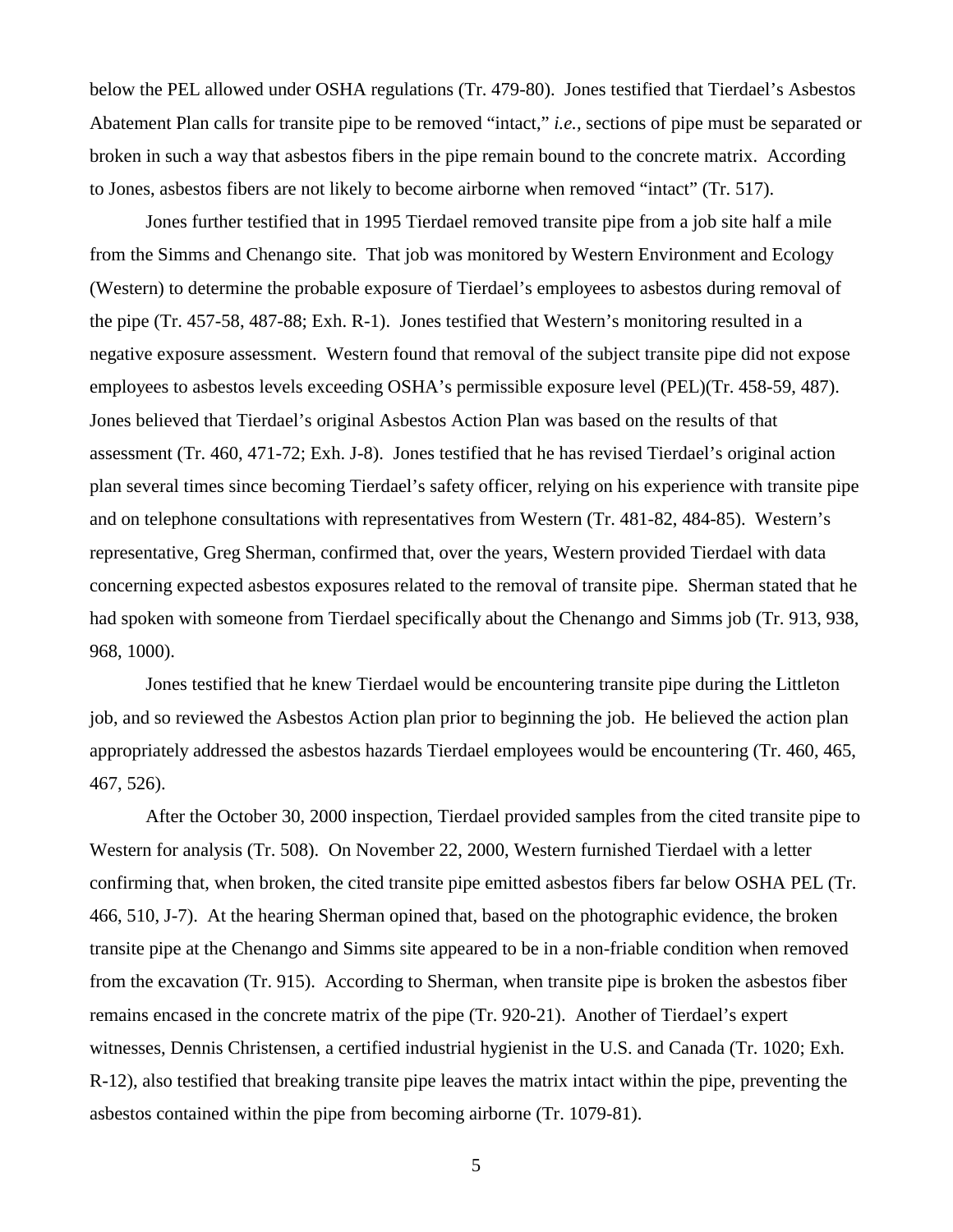The Secretary stipulates that Tierdael's employees were not exposed to asbestos above the PEL on October 30, 2000 (Tr. 499).

### **Applicability**

In order to prove a violation of section  $5(a)(2)$  of the Act, the Secretary must show by a preponderance of the evidence that (1) the cited standard applies, (2) there was a failure to comply with the cited standard, (3) employees had access to the violative condition and (4) the cited employer either knew or could have known of the condition with the exercise of reasonable diligence. *See, e.g., Walker Towing Corp.*, 14 BNA OSHC 2072, 2074, 1991-93 CCH OSHD ¶29239, p. 39,157 (No. 87-1359, 1991).

As a threshold matter, Tierdael argues that the asbestos standard at §1926.1101 *et seq.* is not applicable to its pipe laying operations.

The cited standard provides in relevant part:

(a) *Scope and application.* This section regulates asbestos exposure in all work. . ., including, but not limited to the following. . .

(2) Removal or encapsulation of materials containing asbestos;

(b) *Definitions.* 

*\* \* \** 

\* \* \*

*Class II asbestos work* means activities involving the removal of ACM which is not thermal system insulation or surfacing material. This includes, but is not limited to, the removal of asbestos-containing wallboard, floor tile and sheeting, roofing and siding shingles, and construction mastics.

\* \* \*

*Removal* means all operations where ACM and/or PACM is taken out of or stripped from structures or substrates, and includes demolition operations.

Tierdael maintains it was not involved in Class II asbestos work because the cited transite water pipe was not removed from a structure or substrate. This judge does not agree. Tierdael was removing lengths of water pipe, which were part of a water distribution system, or structure. *See;* WEBSTER'S II New Riverside University Dictionary, defining **Structure** as **1.** Something made up of a number of parts held or put together in a specific way. The transite pipe was removed from a layer of earth beneath the surface soil, *i.e.,* a substrate. *See;* WEBSTER'S II New Riverside University Dictionary, defining substratum as **1.b**. A layer of earth beneath the surface soil; SUBSOIL.

The Supreme Court has held that the words of a statute, if not specifically defined, should be read to comport with their ordinary meaning. *FMC Corp. v. Holliday,* 498 U.S. 52 (1990). If the literal language of a statute or regulation does not create ambiguity on its face, or lead to an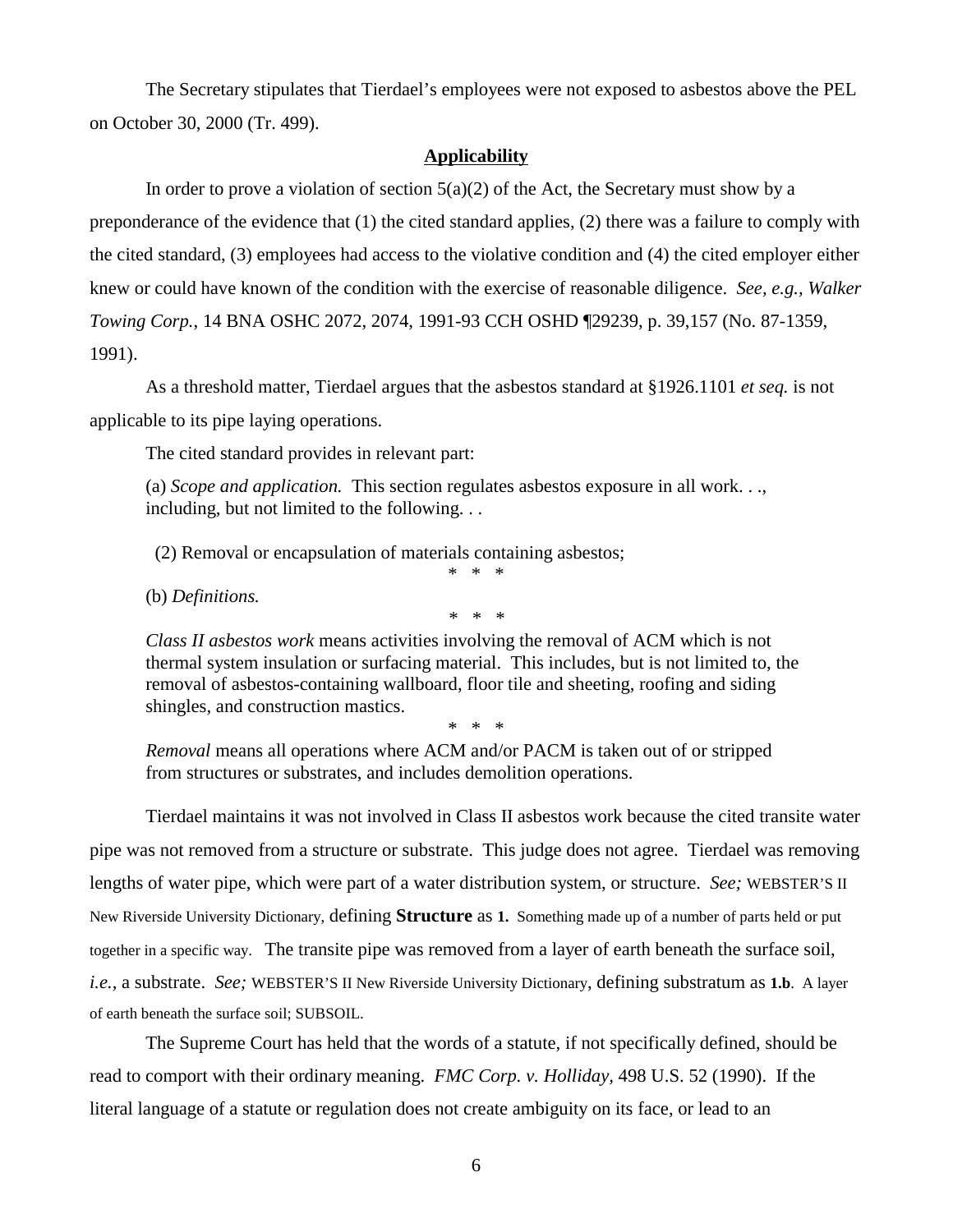unreasonable result, it is neither necessary nor proper to look to secondary sources to discern the intent of the standard. *United States v. Charles George Trucking Co.,* 823 F.2d 685 (1st Cir. 1987); *Alaska Trawl Fisheries, Inc.,* 15 BNA OSHC 1699, 1991-93 CCH OSHD ¶29,758 (No. 89-1192, 1992).

Tierdael was removing asbestos containing transite pipe, part of the Littleton water delivery system, a structure. The pipe was removed from the substrate, beneath the surface soil. Under the plain meaning of §1926.1101 *et seq.* this activity is Class II asbestos work. 3 The only ambiguity in this case is that which Respondent seeks to introduce with its extrinsic evidence.

Finally, the principles of statutory construction prohibit interpreting a statute or regulation in a manner which would produce an absurd result. *See; United States v. Gonzales*, 65 F.3d 814 (10<sup>th</sup> Cir. 1995). Section 1926.1101 *et seq.* is intended to regulate asbestos exposures arising in the construction industry. Excavation is a construction activity specifically covered under Part 1926, Subpart P. *Nothing* in the standard itself suggests that OSHA intended to limit the operation of §1926.1101 *et seq.*  to exclude the removal of asbestos found in open earth excavations. The suggestion that the Secretary intended to withhold the protection provided by the asbestos standard from employees engaged in this single area of the construction industry is simply incredible. As noted above, the cited standards are applicable.

### **Individual Violations**

### **Serious citation 1, item 2** alleges:

29 CFR 1926.1101(e)(1): All Class I, II and III asbestos work was not conducted within regulated areas.

a) At the intersection of Simms St. and W. Chenango Dr. Jefferson County, Colorado; Tierdael Construction did not establish a regulated area when conducting Class II asbestos removal, two employees were removing transite water piping that contained asbestos (17% Chrysotile and 8% Crocodolite).

The cited standard provides:

All Class I, II, and III asbestos work shall be conducted within regulated areas. All other operations covered by this standard shall be conducted within a regulated area where airborne concentrations of asbestos exceed, or there is a reasonable possibility they may exceed a PEL.

**<sup>3</sup> Tierdael's own safety director recognized that removal of transite pipe was Class II asbestos work (Tr. 519).**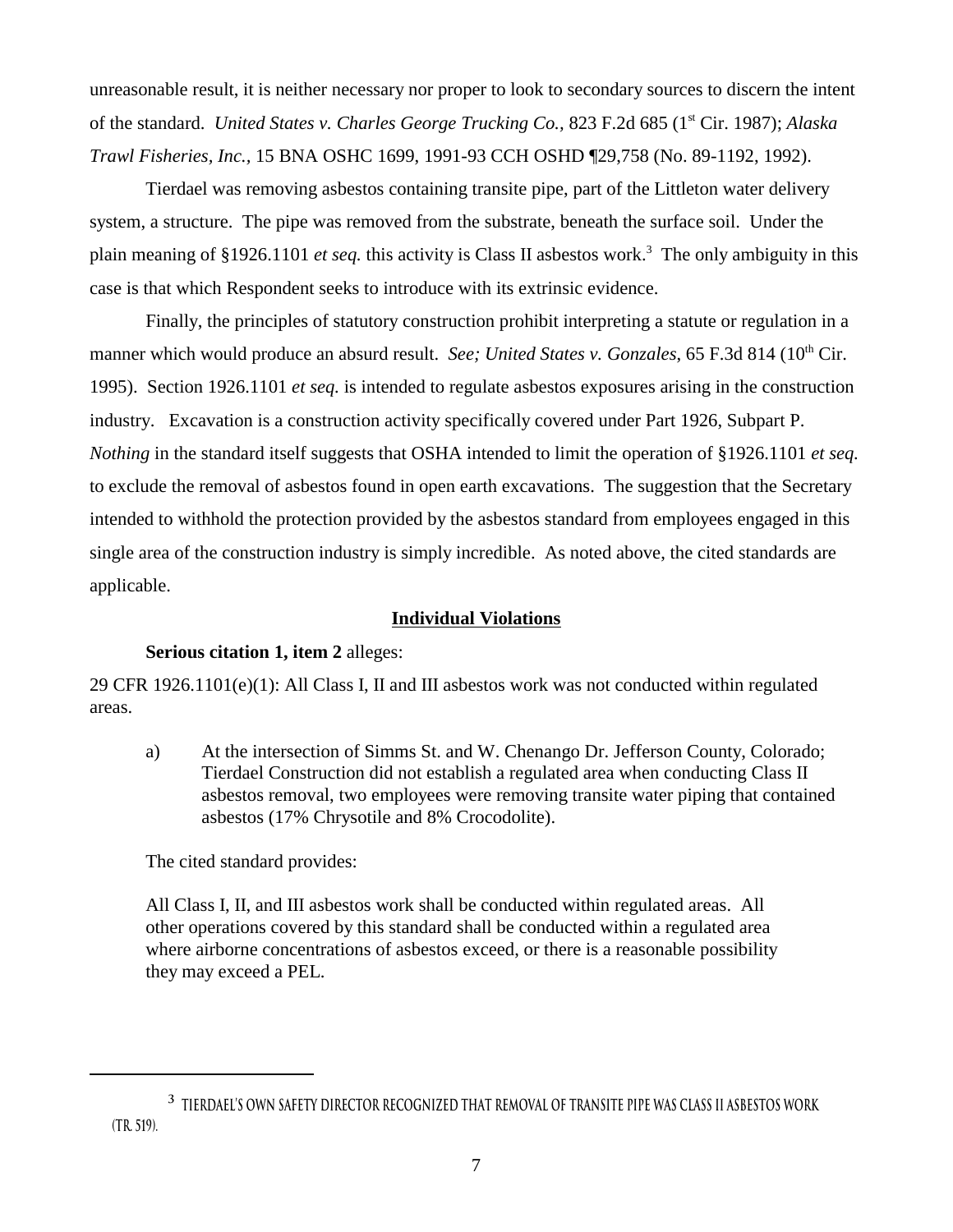### *Discussion*

It has been established that Tierdael's employees were engaged in Class II asbestos work. It is undisputed that Tierdael did not establish a regulated area around the area where asbestos containing transite pipe removal was taking place. Tierdael argues that the Secretary, nonetheless, failed to meet her burden of proof. Citing *Atlantic Battery Co.,* 16 BNA OSHC 231, 2138 (No. 90-1747, 1994), Tierdael's counsel maintains that to establish a violation of the cited standard, the Secretary must prove "the existent (sic) of volatile conditions and the exposure of an employee to the release of asbestos fibers."(Tierdael's Post Hearing Brief, p. 39). Counsel misrepresents the holding in *Atlantic Battery.*  That case, which deals with the lead standard, specifically points out that *"some* of the provisions of the lead standard apply only to employees who are exposed to excessive amounts of lead. . .. However, the particular provision that is at issue here. . . contains no such limitations on its scope." As in *Atlantic Battery, some* of the provisions of the asbestos standard apply only where there is a likelihood that employees will be exposed to asbestos levels exceeding the PEL. The standard cited here, however, applies to all employees engaged in Class II asbestos work, regardless of their expected levels of exposure. This item has been established.

### *Classification & Penalty*

This item is classified as serious, and a penalty of \$4,000.00 is proposed. According to §17k of the Act, a violation is considered serious if the violative condition or practice gives rise to a "substantial probability" of death or serious physical harm. The substantial probability of death or serious physical harm required by the Act does not refer to the probability that an accident will, in fact, result, but only that if the accident were to occur, there would be a substantial probability that death or serious physical harm would result. *Whiting-Turner Contracting Co.,* 13 BNA OSHC 2155, 1987-90 CCH OSHD ¶28,501 (No. 87-1238, 1989). CO England testified that the cited violation was "serious," as defined by the Act because exposure to asbestos "can cause life-threatening diseases" (Tr. 76). According to England, because there was no regulated area, should there be a release of fibers, Tierdael's entire crew would be exposed. England admitted, however, that there was no evidence the Tierdael employees involved in the removal operation were exposed to asbestos, even in the excavation itself (Tr. 260-61). Complainant did not speculate on what type of hypothetical "accident" might occur, or what levels of exposure might result from an unexpected release of asbestos fibers. Tierdael's expert witnesses, Greg Sherman and Dennis Christensen, both testified that the removal techniques used by Tierdael have consistently been shown to produce airborne releases of asbestos far below OSHA's permissible exposure levels [PEL] (Tr. 898-901, 1079-84). Sherman admitted that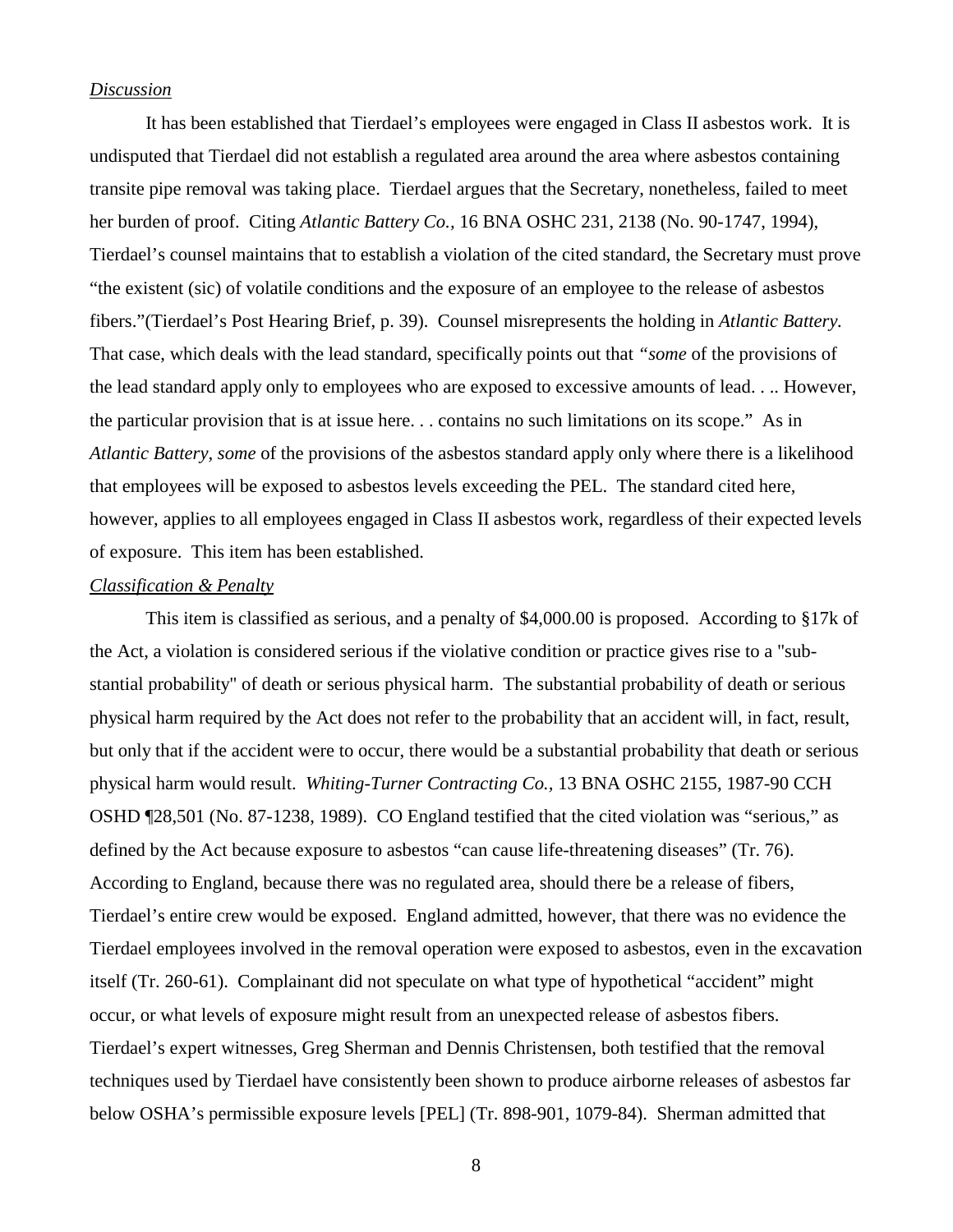cutting, grinding, sanding or b-blasting would render transite pipe friable, which, in the absence of other engineering controls, could expose workers cutting the pipe to asbestos levels above the OSHA PEL (Tr. 912). However, even were Tierdael's asbestos removal crew to ignore the company's Asbestos Abatement Plan, and use one of the prohibited techniques, there is insufficient evidence in the record from which this judge can gauge the probability that the resulting release of asbestos fibers would affect employees outside the excavation.

On this record I cannot find that there was a substantial probability that Tierdael's entire crew would contract a life threatening disease, even in the unlikely event of a release of asbestos fibers caused by the unanticipated misconduct of employees cutting rather than breaking the transite pipe. As a result, I cannot find that the employer's failure to set up a regulated area was a "serious" violation of the Act." Citation 1, item 2 will be affirmed as an other than serious violation.

The gravity of the violation is low. CO England testified that Tierdael was entitled to a 20% reduction in the gravity based penalty due to its size, but stated that Tierdael did have a history of OSHA violations (Tr. 64). The record establishes that Tierdael was acting in good faith, in that had what it believed to be an adequate Asbestos Abatement Plan in place. Taking into account the relevant factors, this judge finds that a penalty of \$400.00 is appropriate.

### **Serious citation 1, item 3** alleges:

29 CFR 1926.1101(f)(1)(i): The employer who has a workplace or work operation where exposure monitoring is required under this section, did not perform monitoring to determine accurately the airborne concentrations of asbestos to which employees may be exposed:

a) At the intersection of Simms St. and W. Chenango Dr. Jefferson County, Colorado; Tierdael Construction did not conduct asbestos monitoring during the Class II asbestos removal, when employees were removing transite water piping that contained asbestos (17% Chrysotile).

The cited standard,  $(f)(1)(i)$ , provides:

Each employer who has a workplace or work operation where exposure monitoring is required under this section shall perform monitoring to determine accurately the airborne concentrations of asbestos to which employees may be exposed.

\* \* \*

(f)(2) *Initial Exposure Assessment.* (i) Each employer who has a workplace or work operation covered by this standard shall ensure that a "competent person" conducts an exposure assessment immediately before or at the initiation of the operation to ascertain expected exposures during that operation or workplace.. . . \* \* \*

(ii) Basis of Initial Exposure Assessment: Unless a negative exposure assessment has been made pursuant to paragraph (f)(2)(iii) of this section, the initial exposure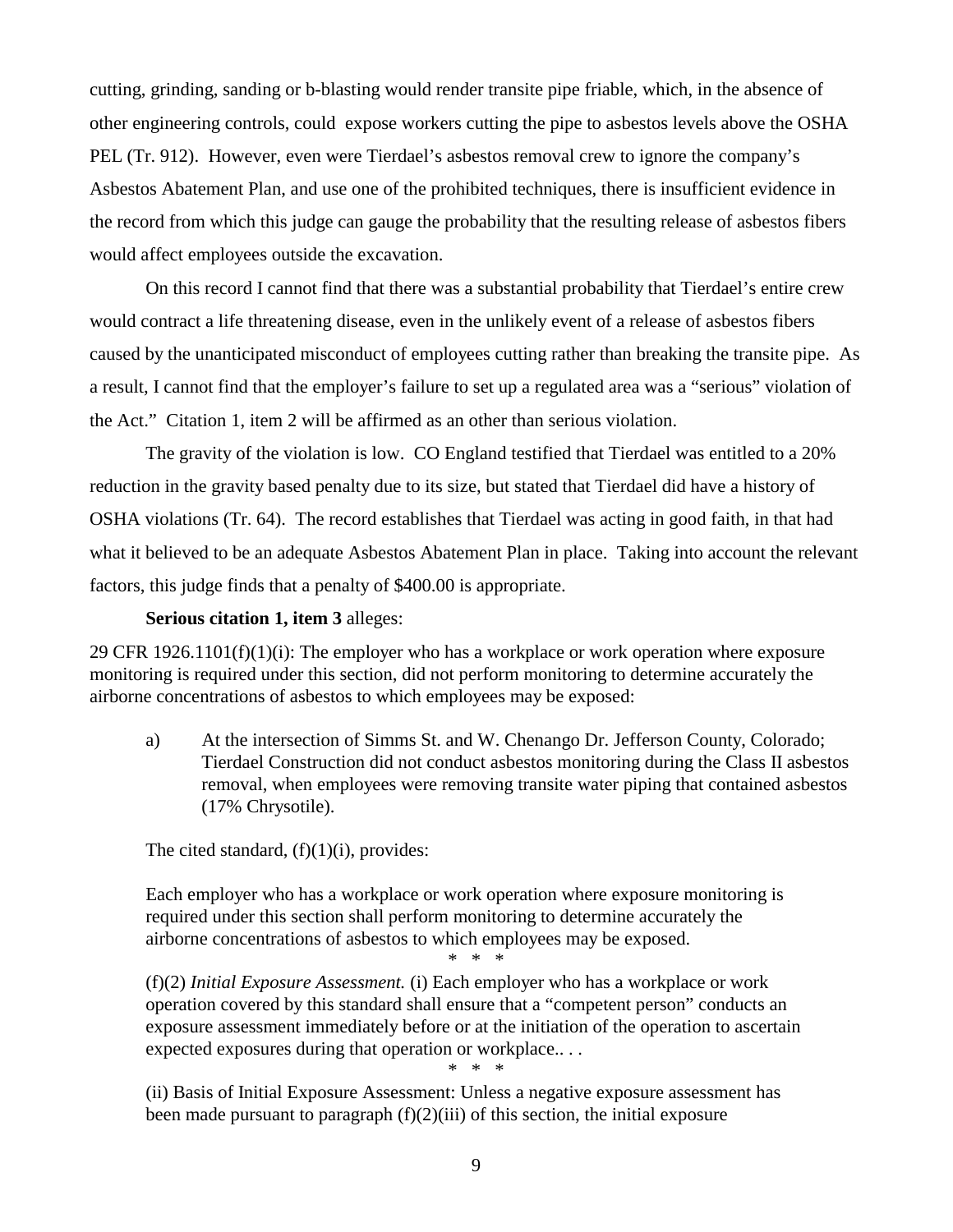assessment shall, if feasible, be based on monitoring conducted pursuant to paragraph  $(f)(2)(iii)$  of this section...

\* \* \*

(iii) Negative Exposure Assessment: For any one specific asbestos job which will be performed by employees who have been trained in compliance with the standard, the employer may demonstrate that employee exposures will be below the PELs by data which conform to the following criteria:

(A) Objective data demonstrating that the product or material containing asbestos minerals or the activity involving such product or material cannot release airborne fibers in concentrations exceeding the TWA and excursion limit under those work conditions having the greatest potential for releasing asbestos...

### *Discussion*

Tierdael admits it did not have a competent person<sup>4</sup> for asbestos on staff, and that it did not conduct monitoring, or to make an initial exposure assessment. Tierdael maintains that no monitoring and no initial assessment was required, because it conducted a negative exposure assessment pursuant to subparagraph (f)(2)(iii). Tierdael maintains that it relied on objective data establishing that transite pipe cannot release airborne fibers in concentrations exceeding OSHA limits when broken. Tierdael points to its Asbestos Abatement Plan, which it maintains was based on data provided by Western Environment and Ecology establishing that, when removed as recommended by Western, asbestos emissions from transite pipe remain far below OSHA PELs (Exh. R-1, R-11).

Subparagraph (f)(2)(iii) does provide that, in lieu of monitoring, an employer may rely on a negative exposure assessment which is based on objective data establishing that "under those work conditions having the greatest potential for releasing asbestos" there is a high statistical degree of certainty that no employees will be exposed above the PEL. *See,* OSHA Directive CPL 2-2.63 (Exh. R-9, p.2).

Greg Sherman, Western's president and owner (Tr. 867), testified that the results of approximately three years of monitoring demonstrate with 99% assurance that removal of transite pipe in accordance with its recommendations will result in time weighted exposures of below .0124 fibers, a magnitude, or ten times less than the .1 fibers allowed by OSHA (Tr. 898-901; Exh. R-11). Western's

**<sup>4</sup>Competent person** means in addition to the definition 29 CFR 1926.32 (f), one who is capable of identifying existing asbestos hazards in the workplace and selecting the appropriate control strategy for asbestos exposure, who has the authority to take prompt corrective measures to eliminate them, as specified in 29 CFR 1926.32(f): in addition, for Class I and Class II work who is specially trained in a training course which meets the criteria of EPA's Model Accreditation Plan (40 CFR part 763) for supervisor, or its equivalent and, for Class III and Class IV work, who is trained in a manner consistent with EPA requirements for training of local education agency maintenance and custodial staff as set forth at 40 CFR 763.92 (a)(2).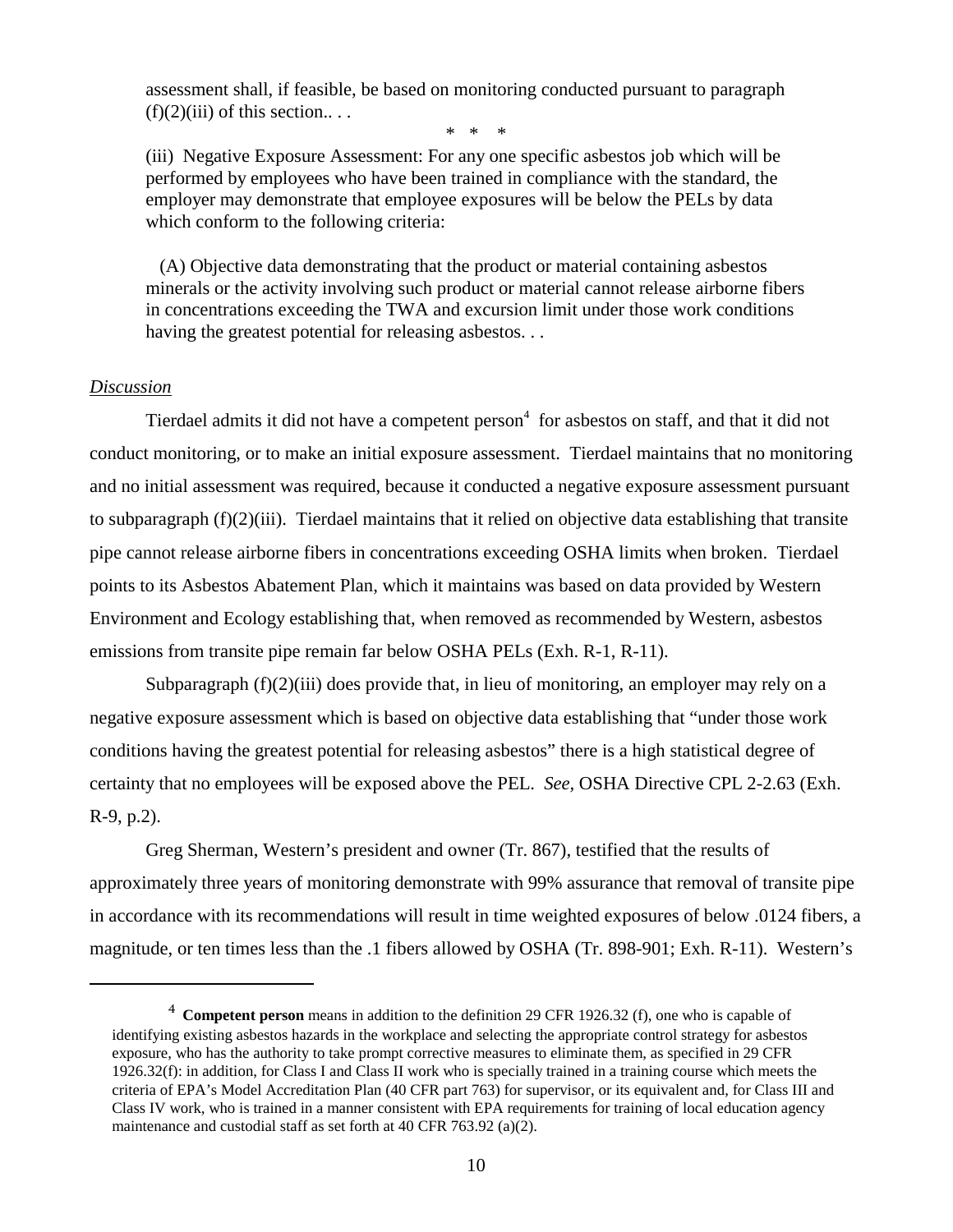data, however, does not establish that the removal of transite pipe cannot result in asbestos concentrations exceeding OSHA PELs under those work conditions having the "greatest potential for releasing asbestos." According to Greg Sherman, Western's monitoring was performed on pipes broken by tension created with straps lifted by heavy equipment (Tr. 918-19, 933; Exh. R-3, R-7). Sherman admitted that Western did not measure the emission of asbestos fibers where transite pipe was subjected to cutting, grinding, sanding, blasting, or damaged in any other way so as to render it friable (Tr. 904-905, 1002-04). In its November 22, 2000 asbestos analysis of Tierdael's Simms and Chenango site, Western warned against cutting or pulverizing the transite, allowing heavy equipment to crush the material, and/or using power tools which might create dust emissions (J-7). As noted above, Sherman admitted that cutting, grinding, sanding or b-blasting would render transite pipe friable, which, in the absence of other engineering controls, could expose workers removing the pipe to asbestos levels above the OSHA PEL (Tr. 912).

The evidence shows that under certain conditions, *i.e.* when cut or crushed, transite pipe may become friable, resulting in a substantial probability that employees removing such pipe will be exposed above the PEL for asbestos. Technically, therefore, the objective data does not show that the removal of transite pipe, under the worst case scenario, cannot result in the release of asbestos above the PEL. Such data, therefore, is not sufficient to support a negative exposure assessment as defined by  $(f)(2)(iii)(a)$ .

However, the Commission has held that a violation may be classified as *de minimus* when there is technical noncompliance with a standard, but the departure bears such a negligible relationship to employee safety or health as to render inappropriate the assessment of a penalty or the entry of an abatement order. *Cleveland Consolidated, Inc.*, 13 BNA OSHC 1114, 1987-90 CCH OSHD ¶27,829 (No. 84-696, 1987); *Chao v. Symms Fruit Ranch, Inc.*, 242 F.3rd 894 (9<sup>th</sup> Cir. 2001)[Reduction of a violation to *de minimis* within the Commission's statutory prerogative to direct other appropriate relief]. *See also, Phoenix Roofing, Inc.*, 874 F.2d 1027 (5<sup>th</sup> Cir. 1989), in which the court held that a *de minimis* classification is required as a matter of law where: 1) no, or only minor injury will result; 2) the possibility of injury is remote; or 3) there is no significant difference between the degree of protection provided by employer and that afforded by technical compliance with standard. A *de minimis* finding does not call into question the wisdom of the standard, it merely denotes that the employer's deviation from the standard in the case at bar did not compromise any protections which would have been provided to employees under the literal terms of the standard. *Holly Springs Brick & Tile Co.,* 16 BNA OSHC 1856, 1994 CCH OSHD ¶30,468 (No. 90-3312, 1994). This judge finds that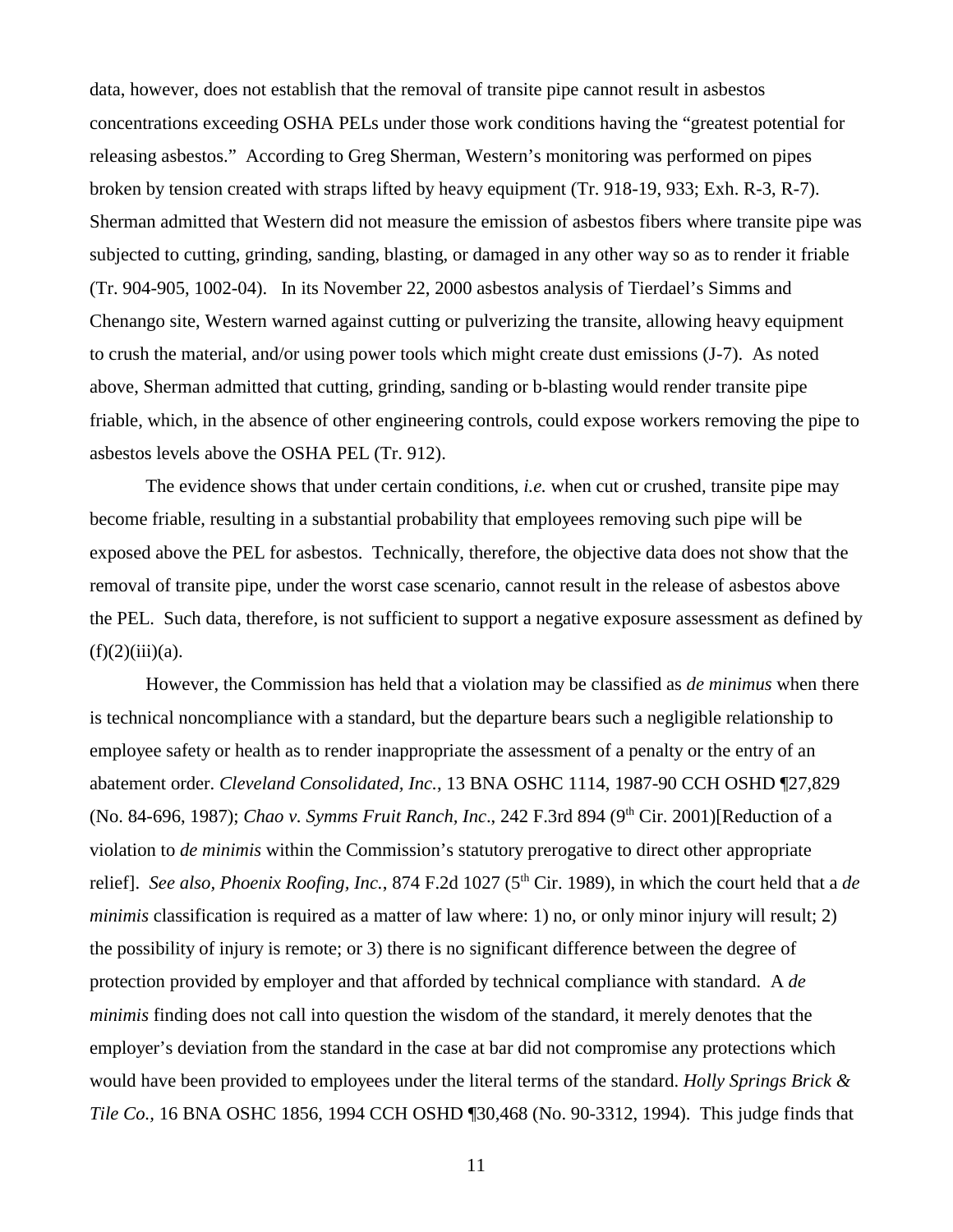Tierdael's negative exposure assessment, though insufficient to comply with the literal terms of the cited standard, should be classified as *de minimis*.

Both Greg Sherman and Dennis Christensen testified that there is ample objective data in the industry demonstrating that there is no danger that breaking transite pipe will release asbestos fibers in excess of the PEL. Jones testified that he relied on that data when he reviewed Tierdael's Asbestos Action plan prior to beginning the Simms and Chenango removal project, and determined that it adequately addressed the asbestos hazard to which Tierdael's employees would be exposed. Nontheless, the Secretary maintains, where an employer cannot show data meeting the "worst case scenario" test set forth under subparagraph  $(f)(2)(iii)(A)$ , it may either take advantage of subparagraph  $(f)(2)(iii)(B)$ , or  $(C)$  which allows an employer to make a negative exposure determination, or follow each of the default provisions of the asbestos standard. Paragraph  $(f)(2)(iii)(A)$  provides:

(B) Where the employer has monitored prior asbestos jobs for the PEL and the excursion limit within 12 months of the current and projected job, the monitoring and analysis were performed in compliance with the asbestos standard in effect; and the data were obtained during work operations conducted under workplace conditions "closely resembling" the processes type of material, control methods, work practices, and environmental conditions used and prevailing in the employers's current operations, the operations were conducted by employees whose training and experience are no more extensive than that of employees performing the current job, and these data show that under the conditions prevailing and which will prevail in the current workplace there is a high degree of certainty that employee exposures will not exceed the TWA and excursion limit; or

(C) The results of initial exposure monitoring of the current job made from breathing zone air samples that are representative of the 8-hour TWA and 30-minute short-term exposures of each employee covering operations which are most likely during the performance of the entire asbestos job to result in exposures over the PEL.

Here, where, Tierdael's Asbestos Abatement plan was based on years of industry data showing that breaking transite pipe consistently results in exposures 10 times less than the OSHA PELs, and where Tierdael's plan required that the asbestos pipe be broken rather than sawed or blasted, there can be no purpose in requiring Tierdael to conduct additional monitoring each 12 months or on each job merely to establish that transite pipe *still* does not release asbestos fibers in excess of the PEL when broken. Tierdael's assessment, though falling short of the literal requirements of (f)(2)(iii)(A), *was* sufficient to inform Tierdael as to the precautions necessary to ascertain negative employee exposure, *i.e.,* Tierdael knew that so long as the pipe was not sawed, crushed, or pulverized*,* and its concrete matix remained intact, employees engaged in Class II removal of transite pipe would not be exposed to concentrations of asbestos in excess of the PEL. As a result Tierdael developed an action plan that ensured no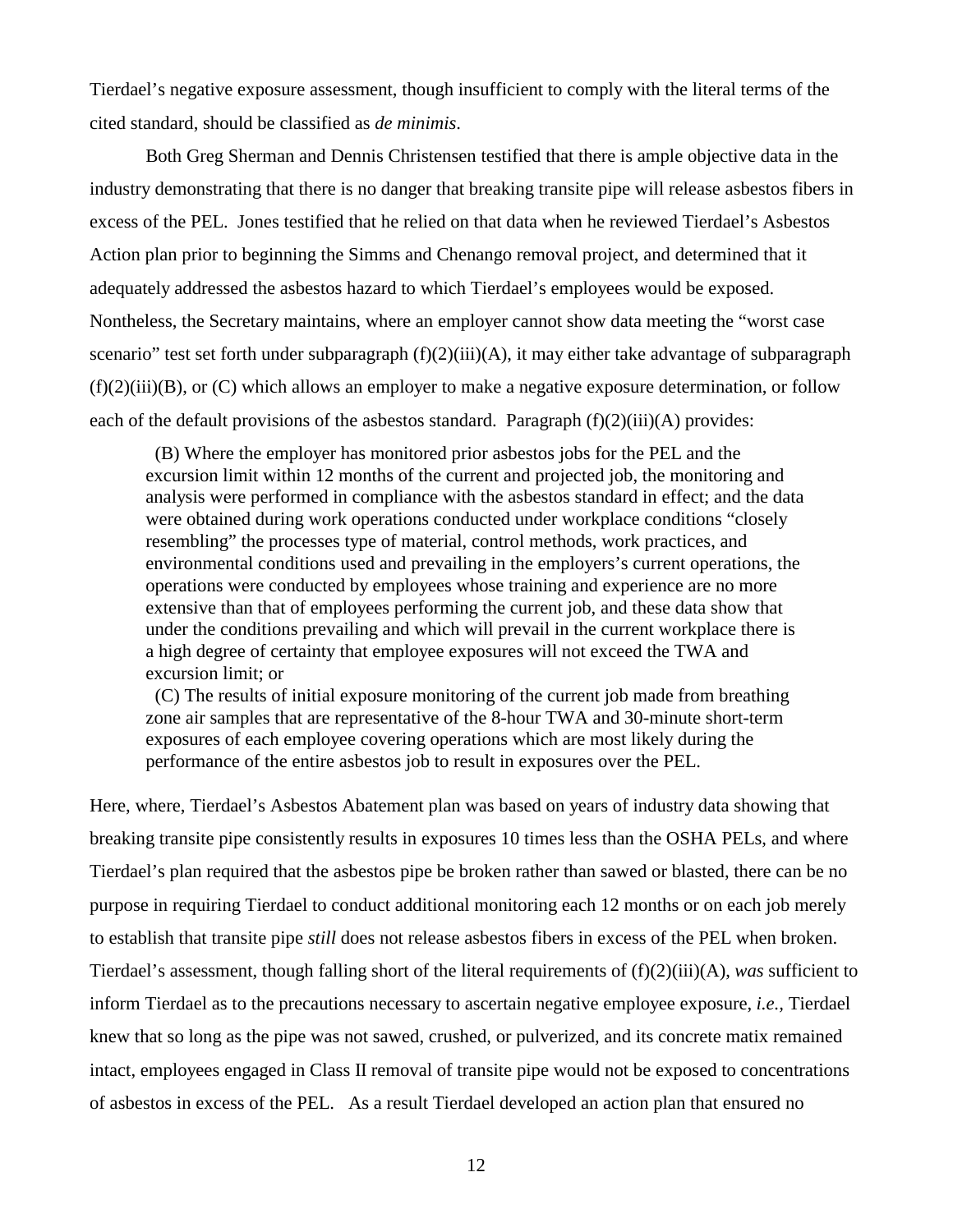employee exposure to asbestos, achieving the objective of the cited standard. Because Tierdael substantially complied with the Secretary's requirement that a negative exposure assessment be performed, because the evidence establishes that Tierdael's failure to comply with exact terms of (f)(2)(iii)(A) or (B) did not expose employees to any risk of harm, and because no purpose would be served in requiring abatement of this violation, item 3 is classified as *de minimis.* 

### **Serious citation 1, item 4a** alleges:

29 CFR 1926.1101 (g)(1): The employer did not use the required engineering controls and work practices in all operations covered by this section, regardless of the levels of exposure:

- a) At the intersection of Simms St. and W. Chenango Dr., Jefferson County, Colorado: Tierdael Construction did not use a wet method or wetting agents during the removal of transite water piping that contained asbestos (17% Chrysotile).
- b) At the intersection of Simms St. and W. Chenango Dr., Jefferson County, Colorado. Tierdael Construction did not use a HEPA vacuum to collect all debris and dust containing ACM and PACM, during the removal of the transite water pipe that contained asbestos (17% Chrysotile).
- a) At the intersection of Simms St. and W. Chenango Dr., Jefferson County, Colorado: Tierdael Construction did not conduct prompt clean-up and disposal of wastes and debris contaminated with asbestos, during the removal of the transite water pipe that contained asbestos (17%, Chrysotile).

The cited standard provides:

(g) *Methods of compliance.* (1) Engineering controls and work practices for all operations covered by this section. The employer shall use the following engineering controls and work practices in all operations covered by this section, regardless of the levels of exposure.

(i) Vacuum cleaners equipped with HEPA filters to collect all debris and dust containing ACM and PACM. . .

(ii) Wet methods, or wetting agents, to control employee exposures during asbestos handling, mixing, removal, cutting, application and cleanup...

(iii) Prompt clean-up and disposal of wastes and debris contaminated with asbestos in leak-tight containers . . .

### *Discussion*

As in §1926.1101(e)(1), discussed at item 2 above, paragraph  $(g)(1)(i)$  through (iii) requires the use of certain engineering controls for all asbestos removal work, regardless of expected levels of exposure. The record establishes that Tierdael did use a wetting agent to control employee exposure during handling and removal of the transite pipe. The record further shows that any waste or debris created while breaking the pipe was collected, bagged and removed from the excavation. Because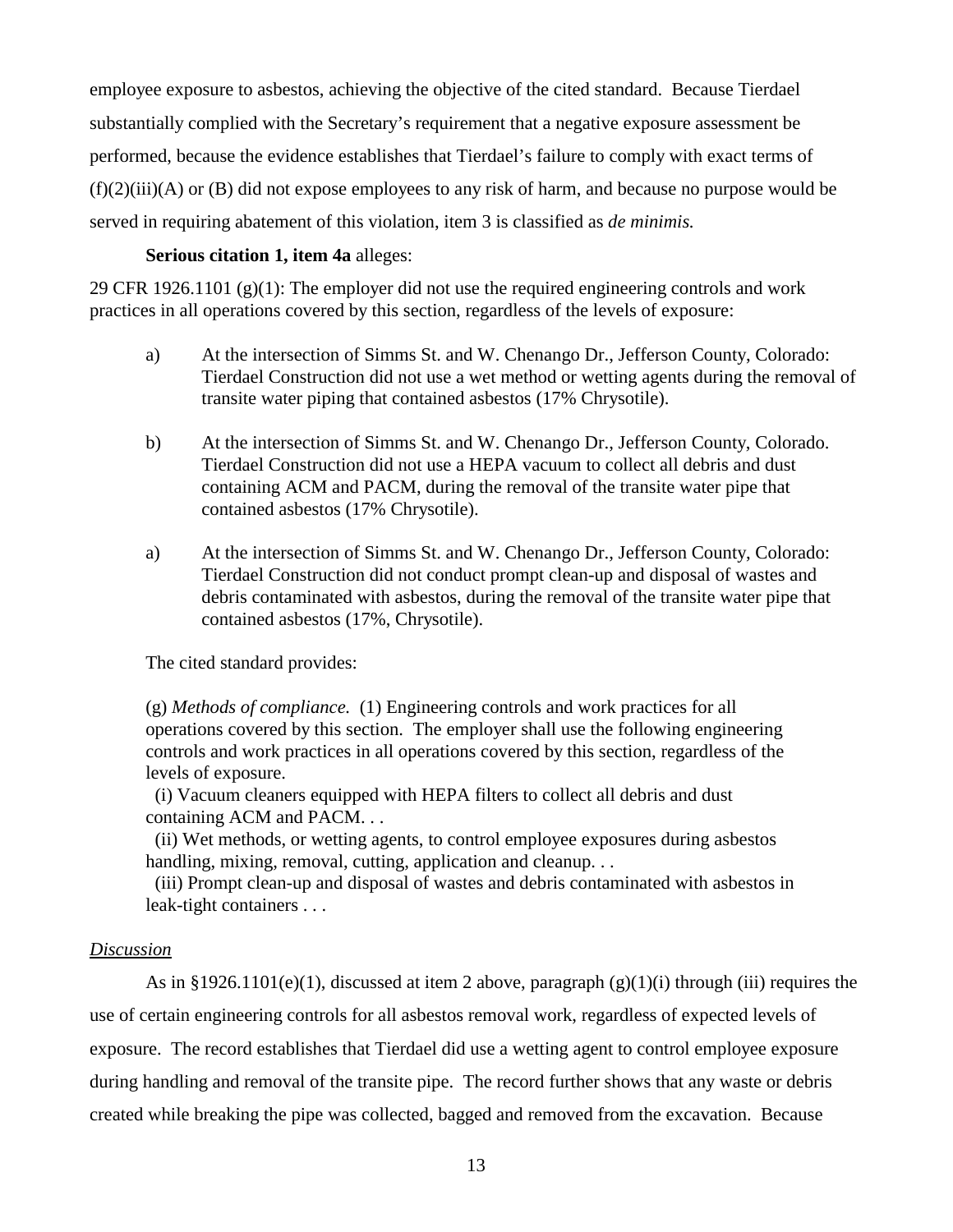Tierdael did not have a HEPA filtered vacuum on site for collecting debris, however, the Secretary has established a violation of subparagraph (iii) of the cited standard.

## **Serious citation 1, Item 4b** alleges:

29 CFR  $1926.1101(g)(7)(i)$ : Class II asbestos work was not supervised by a competent person:

a) At the intersection of Simms St. and W. Chenango Dr. Jefferson County, Colorado; Tierdael Construction did not have an asbestos competent person to supervise the Class II asbestos work being conducted at the site.

## *Discussion*

Tierdael admitted that the Class II asbestos work at Simms and Chenango was not supervised

by a competent person. Because paragraph (g) applies to Class II asbestos work regardless of expected exposures, a violation of the cited standard is established.

# **Serious citation 1, item 4c** alleges:

29 CFR 1926.1101(g)(8): In addition to the general Class R requirements, the employer did not use the work practices and controls designated for the type of work being performed:

- a) At the intersection of Simms St. and W. Chenango Dr. Jefferson County, Colorado; Tierdael Construction did not require the use of specific controls for the removal of the transite water pipe which contains 17 % chrysotile. The required controls and work practices include:
	- (i) The material shall be thoroughly wetted with amended water prior to and during removal.
	- (ii) The material shall be removed in an intact state unless the employer demonstrates that intact removal is not possible.
	- (iii) Asbestos-containing material removed, shall be immediately bagged or wrapped, or kept wetted until transferred to a closed receptacle, no later than the end of the work shift.

# *Discussion*

The evidence establishes that Tierdael thoroughly wetted asbestos containing transite pipe prior to and during removal, and that the pipe was removed in an intact<sup>5</sup> state. There is no evidence establishing whether the pipe was kept wetted until bagged, or that it was not bagged prior to the end of the work shift. The Secretary failed to prove the violation cited at item 4c, and it will be vacated.

**<sup>5 1926.1101(</sup>b) states: Intact means that the ACM has not crumbled, been pulverized or otherwise deteriorated to that the asbestos is no longer likely to be bound with its matrix.**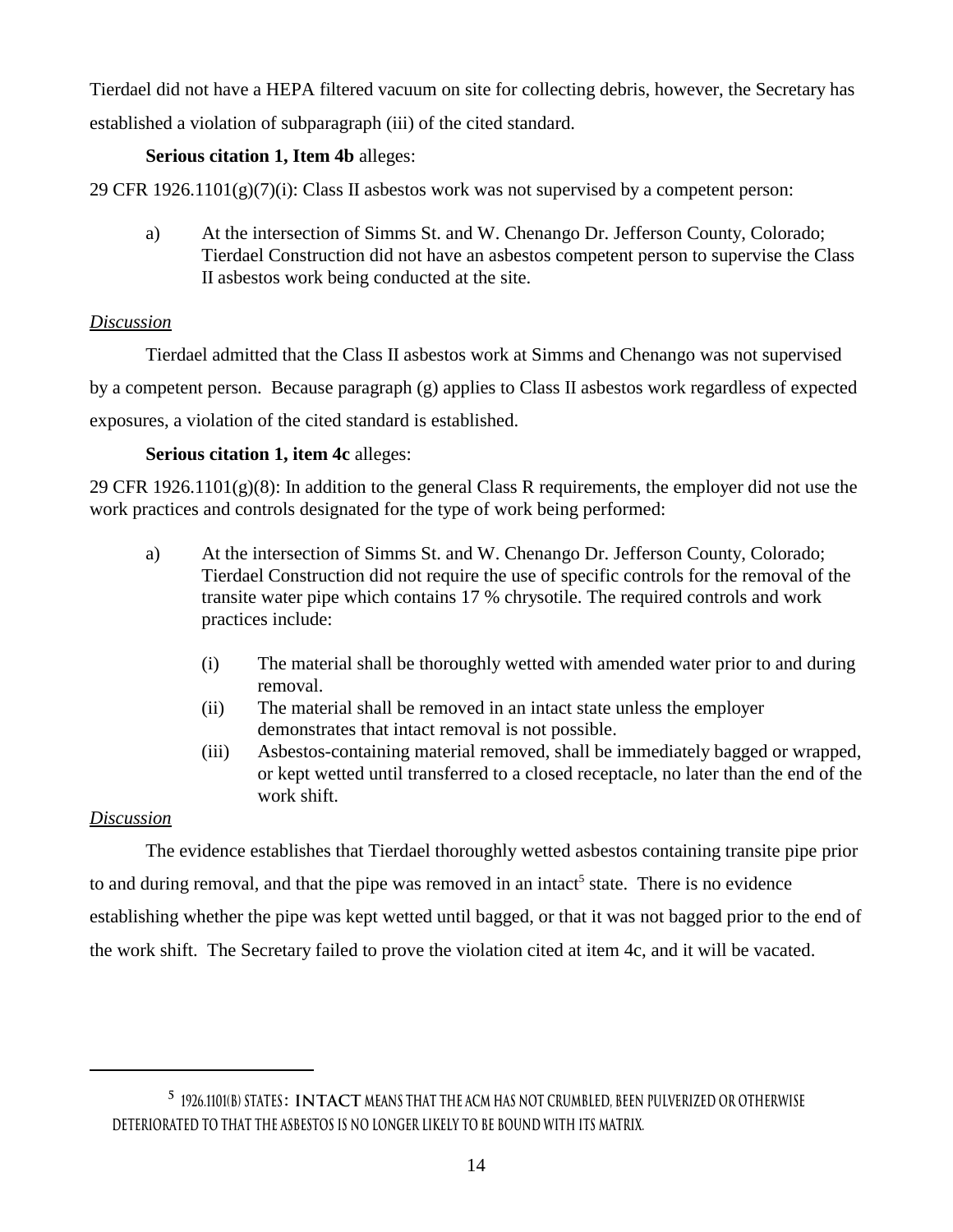### *Penalty*

A combined penalty of \$4,000.00 was proposed for the instances cited at item 4. Section  $1926.1101(g)(7)(i)$ , cited at 4b, requires that Class II asbestos work be supervised by a competent person. As this litigation demonstrates, the requirements of the asbestos standard are extensive, and the interaction of the provisions is quite complex. Supervisory personnel who have not been specifically trained in asbestos abatement may not be aware of the interrelation of the standard's provisions, and so are ill equipped to enforce them. The presence of a competent supervisor for asbestos removal is especially important here, where such competent person may be expected to understand the limitations of the negative exposure assessment for transite pipe, and the need to adhere to the removal methods described in Tierdael's Asbestos Abatement plan so as to remain within the parameters of that assessment. This judge finds that the gravity of the violation affirmed at item 4b significantly exceeds that of the other items cited in this matter. A combined penalty of \$1,000.00 is deemed appropriate and will be assessed for those portions of item 4 which are affirmed.

### **Serious citation 1, item 5** alleges:

29 CFR 1926.1101(h)(1): Respirators were not selected and used as required for the asbestos work:

- a) At the intersection of Simms St. and W. Chenango Dr., Jefferson County, Colorado; Tierdael Construction did not require respiratory protection for the two employees who were removing Class II asbestos. The employees did not use a wet method when performing their work.
- b) At the intersection of Simms St. and W. Chenango Dr., Jefferson County. Colorado; Tierdael Construction did not require respiratory protection for the two employees who were removing Class II asbestos. The company did not establish a negative-exposure assessment for the two employees.

## *Discussion*

As noted above, the record shows that the Class II asbestos work at Simms and Chenango was conducted using wet methods. However, paragraph (h) provides that employers who do not perform a negative exposure assessment conforming to the requirements of paragraph (f), must provide respirators for employees conducting asbestos work. As noted in item 3 above, Tierdael's negative exposure assessment did not technically comply with the requirements of paragraph (f). The Secretary has, therefore, established a violation of the cited standard. Tierdael's assessment showed that its employees would not be exposed to asbestos levels exceeding the PEL, however, and it is clear that respirators would not provide any meaningful protection for employees breaking transite pipe. For the reasons discussed at item 3, this item is deemed *de minimis.*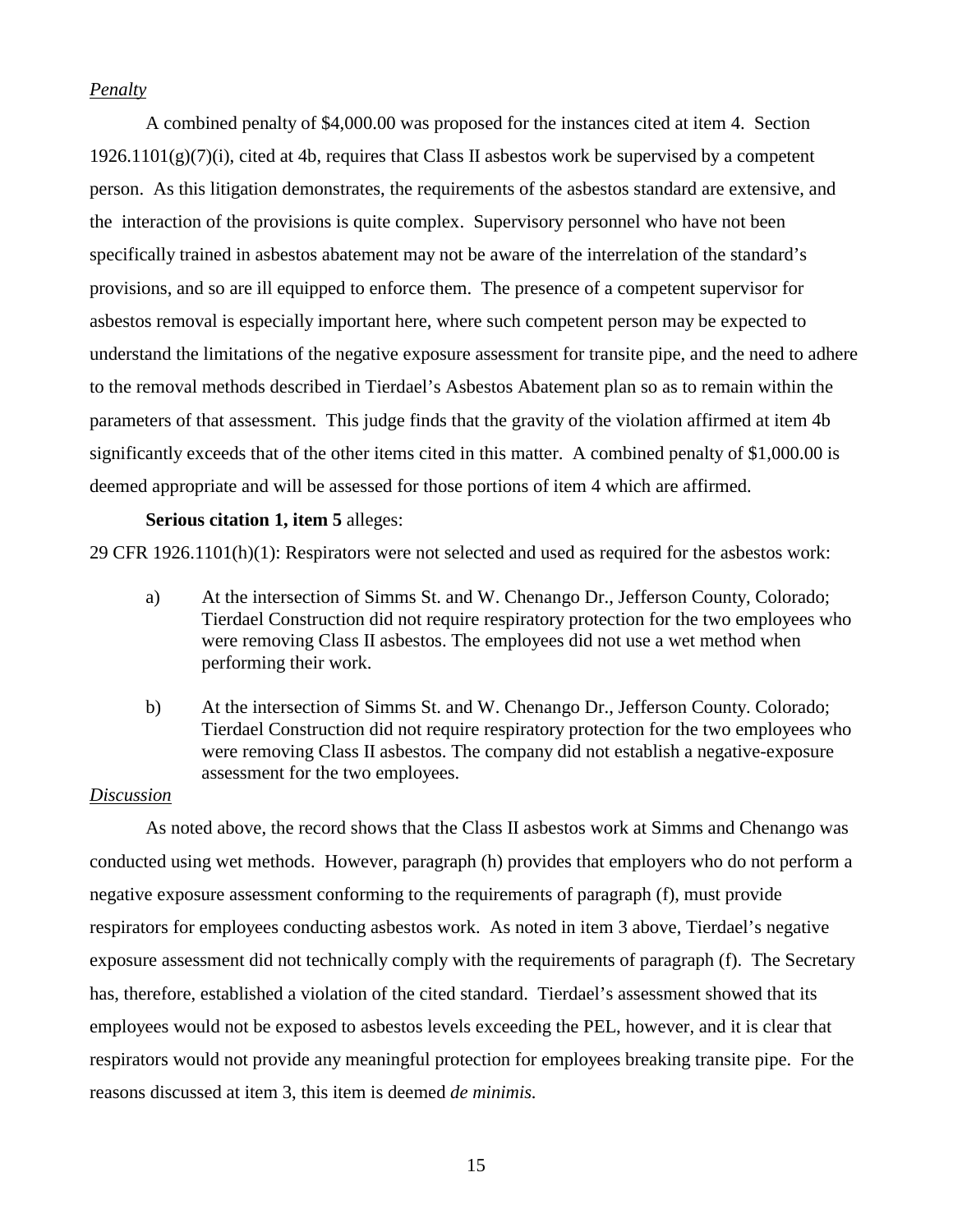## **Serious citation 1, item 6a** alleges:

29 CFR 1926.1011(i)(1): The employer did not provide and require the use of protective clothing, such as coveralls or similar whole-body clothing, head coverings, gloves and foot coverings for the employees exposed to asbestos and when a negative exposure assessment was not produced:

a) At the intersection of Sims St. and W. Chenango Dr.. Jefferson County, Colorado; Tierdael Construction did not provide the employees with appropriate whole-body protective coverings while removing Class II asbestos.

## **Serious citation 1, Item 6b** alleges:

29 CFR 1926.1101(j)(2)(j): The employer did not establish an equipment room or area that is adjacent to the regulated area for decontamination of employees and their equipment:

a) At the intersection of Simms St. and W. Chenango Dr., Jefferson County, Colorado: Tierdael Construction did not establish a decontamination area for the employees who were removing Class II asbestos. and when a negative exposure assessment was not produced.

## *Discussion*

Because Tierdael did not perform an conforming negative exposure assessment, its violation of

the cited standards is established. For the reasons set forth in item 5 above, those violations are

classified as *de minimis.*.

## **Serious citation 1, item 7** alleges:

29 CFR 1926.1101 (k)(8)(i): Labels were not affixed to all products containing asbestos and to all containers containing such products, including waste containers:

a) At the intersection of Simms St. and W. Chenango Dr. Jefferson County, Colorado: Tierdael Construction did not affix labels onto the transite water pipe and onto the bagged transite piping that was removed from the trench.

## *Discussion*

Labeling is required for all ACM, regardless of the levels of exposure expected. The evidence establishes that labels were not affixed to bagged asbestos containing debris. This violation is established. Because the evidence does not establish whether transite pipe which is removed in an intact state is likely to result in hazardous releases of asbestos, this judge cannot find that the violation was "serious." The violation will be affirmed as an Other-than-serious violation of the Act, and a penalty of \$400.00 will be assessed.

## **Serious citation 1, item 8** alleges:

29 CFR 1926.1101(k)(9)(iv)(C): For Class II operations not involving the categories of materials specified in paragraph  $(k)(9)(iv)(A)$  of this section, training was not provided which would include at a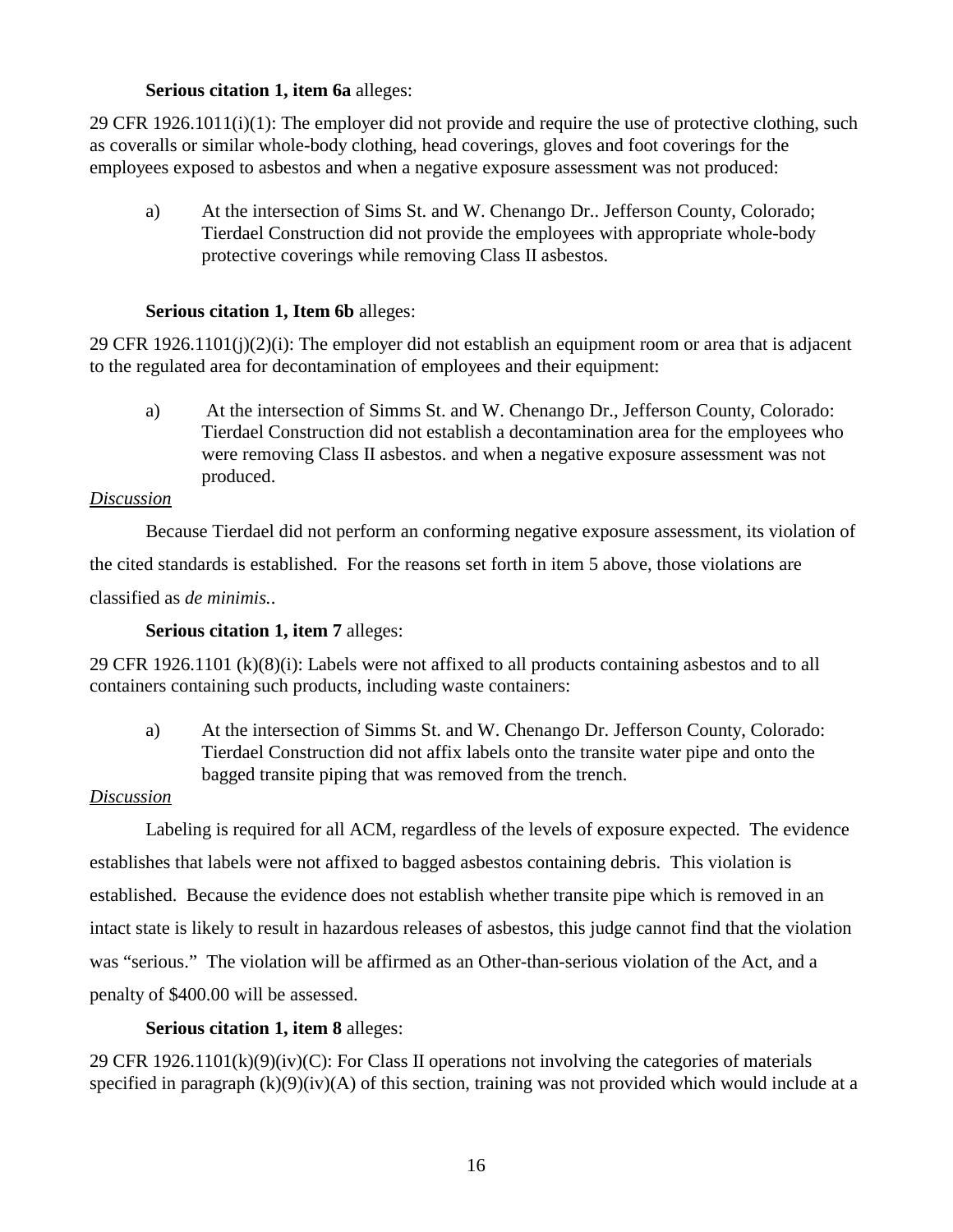minimum all the elements included in paragraph  $(k)(9)(viii)$  of this section and in addition, the specific work practices and engineering controls set forth in paragraph (g) of this section:

a) At the intersection of Simms St. and W. Chenango Dr. Jefferson County, Colorado; Tierdael Construction did not train the employees who were exposed to unknown concentrations of asbestos while removing transite water piping. The employees were not trained in the following: a) methods to recognize asbestos; b) the health effects associated with asbestos exposure; c) the relationship between smoking and asbestos; d) the nature of operations that could result in exposure to asbestos; e) the purpose, proper use, fitting instructions and limitations of respirators; f) the appropriate work practices for performing the asbestos job; g) medical surveillance program requirements; h) contents of the standard; i) the names, addresses and phone numbers of public health organizations which provide information, materials and/or conduct programs concerning smoking cessation; and j) the requirements for posting signs and affixing labels.

### *Discussion*

CO England admitted that he was provided an August 21, 2000 roster indicating that Tierdael provided asbestos training for its employees (Tr. 230-31). England stated that he did not follow up on that document because he had already determined, based on the existence of violations at the Simms and Chenango site that "training was not likely" (Tr. 231). England made no effort to determine whether the training Tierdael provided its employees was deficient (Tr. 231-32).

The Commission recognizes that the mere existence of violations on a work site cannot, in itself, establish a failure to train. *N & N Contractors, Inc.* 18 BNA OSHC 2121, 2000 CCH OSHD ¶32,101 (No. 96-0606, 2000). In this case, Mr. Morganflash, one of the employees working on the asbestos job, testified that he had received asbestos training approximately nine months prior to the subject OSHA inspection. The Secretary introduced no evidence that the training program did not contain the required elements, or was deficient in any other way. This item is vacated.

### **ORDER**

- 1. Citation 1, item 1, alleging violation of §1926.651(j)(2) is VACATED.
- 2. Citation 1, item 2, alleging violation of §1926.1101(e)(1) is AFFIRMED as an Other-thanserious violation of the Act, and a penalty of \$400.00 is ASSESSED.
- 3. Citation 1, item 3, alleging violation of §1926.1101(f)(1)(i) is AFFIRMED as a *de minimis*  violation.
- 4. Citation 1, item 4a, subsection b), alleging violation of §1926.1101(g)(1) is AFFIRMED as an Other-than-serious violation of the Act.
- 5. Citation 1, items 4a, subsections a) and c), alleging additional violations of §1926.1101(g)(1) are VACATED.